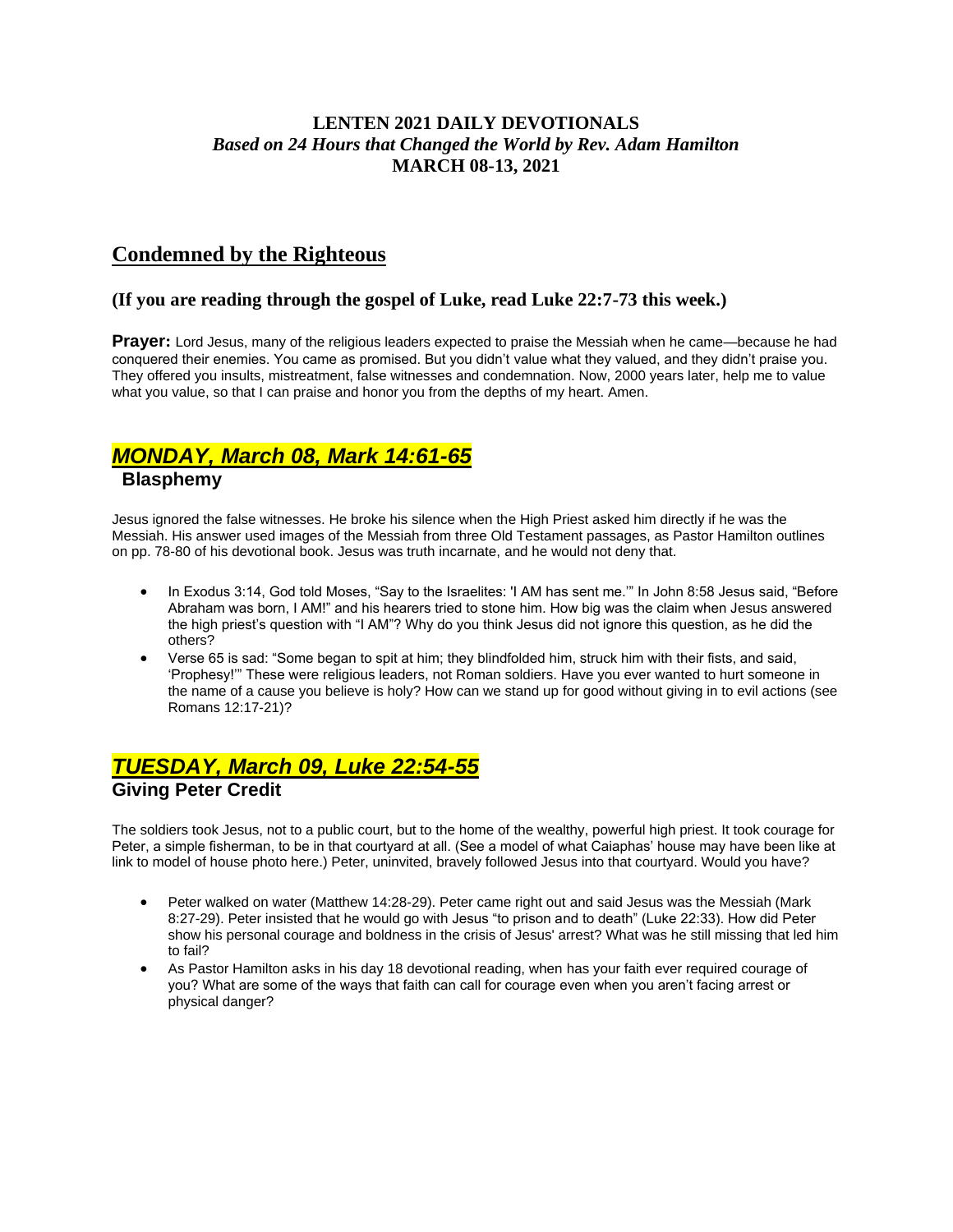# *WEDNESDAY, March 10, Mark 14:66-72*

### **A Failure of Nerve**

Pastor Hamilton's devotional book asks why all four gospels would tell the story of Peter denying Jesus. We're used to a notable person's rivals telling negative stories to shame that person. But Peter was a leader among the early Christians, so this wasn't told with malice. No doubt he told this story himself, offering all of us the hope and renewal he'd found.

• In Luke 9:26, Jesus called us to take up our cross. He added, "If any of you are ashamed of me and my words, the Son of Man will be ashamed of you when he comes." What are some ways in which you could be ashamed of Jesus in your daily life? Do you see a difference between being ashamed of Jesus and being tactful or tolerant?

• When the rooster crowed, awakening Peter to what he had done, "he broke down and wept." Have you learned and felt the difference between a) destructive guilt, shame and self-hatred, and b) the healing, cleansing power of God-given sorrow over a failure to be the person God is calling you to be?

### *THURSDAY, March 11, Matthew 27:3-5* **If Judas Had Only Waited**

Judas left so many questions behind him. What made those 30 pieces of silver, so eagerly received just a day earlier, now so hateful to him that he flung them away? Peter found forgiveness. As Pastor Hamilton's reading suggests, it seems certain Judas would have, too—if only he'd waited.

- Judas and Peter—both failed Jesus. Judas ended his own life in despair, while forty days later, Peter boldly proclaimed the risen Jesus on the Day of Pentecost (Acts 2). What made the difference? How can you see your failures redeemed and your life empowered as Peter did?
- On Feb. 18, Joseph Stack flew his plane into a building in Austin, TX. He left a note saying his selfdestructive act was "the only answer." Judas seemed to reach the same conclusion. If you ever feel that suicide is the only answer, get help! You can call xxx-xxxx, or xxx-xxx-xxxx after 5 p.m. or on weekends, to reach a pastor anytime. (Please provide information specific for your congregation or community).

## *FRIDAY, March 12, Mark 14:63-64* **Where Were the Dissenters?**

Every so often some nation holds an "election" in which the country's ruler gets 98.4% of the votes. We know those are not open, free elections—humans just don't agree to that extent! We don't know the details of how the high priest got this unanimous condemnation of Jesus. We can be pretty sure it did not arise from thoughtful, open discussion.

- "Blasphemy" could mean a mortal claiming to be God, the charge against Jesus. It could also mean insulting or lying about God. When God in human flesh met religious leaders who insulted and condemned him, who was really committing blasphemy? How can you live a life that speaks the truth about God to those who know you?
- "They all condemned him as worthy of death." Imagine yourself as a member of that council, knowing the high priest and his inner circle have made up their minds. Would you be the one voice that said, "Hold on—I don't agree"? Are you willing to speak out about an injustice or cruelty, even if everyone else is silent?